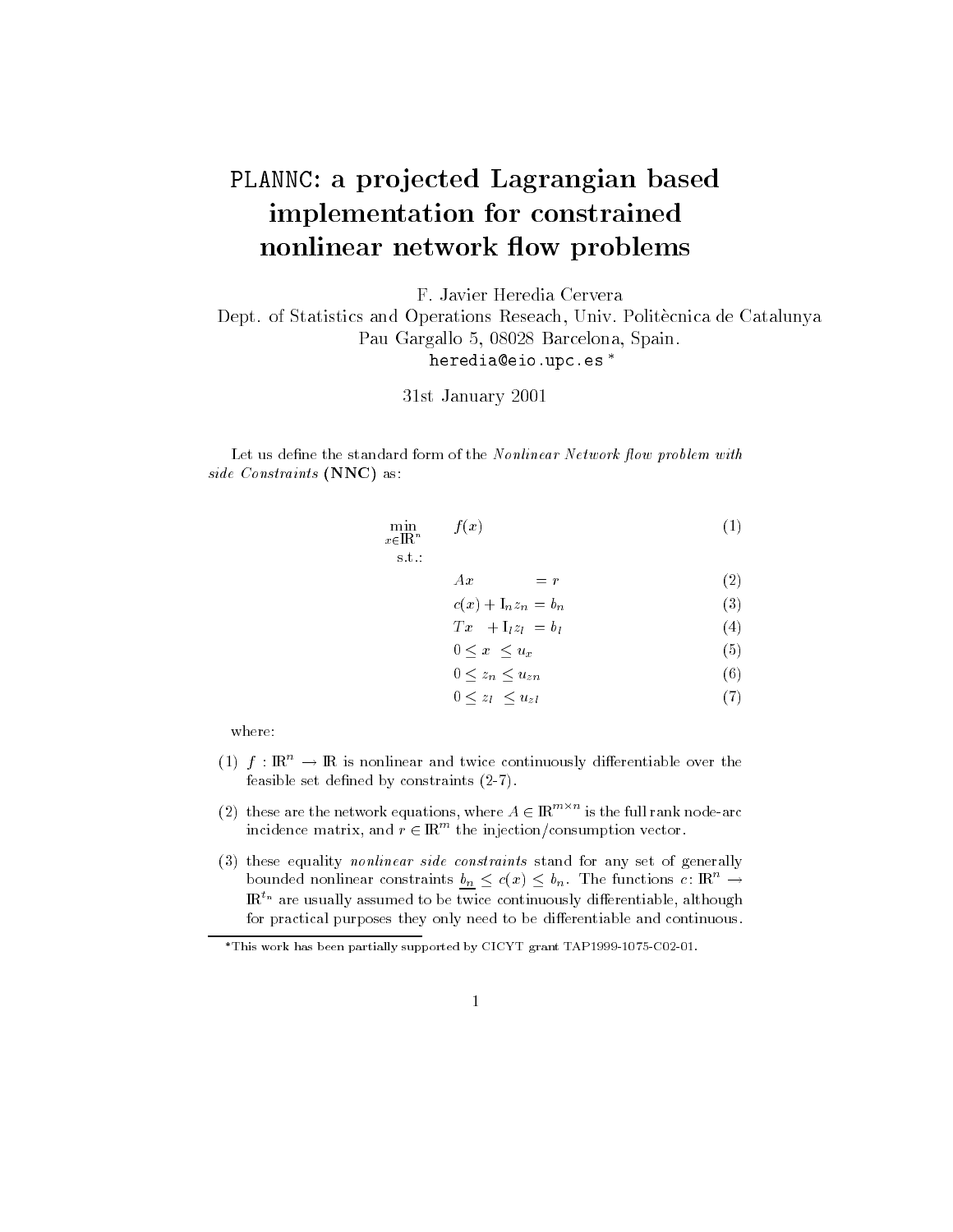Vector  $b_n \in \mathbb{R}^{n}$  is the right-hand side and  $I_n \in \mathbb{R}^{n}$  is the coefficient matrix of the slacks  $z_n \in {\rm I\!R}^{\tau_n}$ .

- (4) these are the standard form of a set of  $t_1$  general linear side constraints  $b_l \leq T x \leq b_l$ , with  $T \in \rm I\!R^{n \wedge n}$  and the RHS vector  $b_l \in \rm I\!R^{n}$ .  $I_l \in \rm I\!R^{n \wedge n}$ is the coefficient matrix of the slacks  $z_l \in {\rm I\!R}^n$  .
- (5-7)  $u_x \in \mathbb{R}^n$ ,  $u_{z} \in \mathbb{R}^{n}$  and  $u_{zn} \in \mathbb{R}^{n}$  are, respectively, the upper bounds to the real variables  $x \in \mathbb{R}^n$  and to the slack variables  $z_n$  and  $z_l$  used to transform the general inequality linear and nonlinear side constraint into the standard equality form.

Recent numerical experiments show that the resolution of the Nonlinear Net work flow problem with side Constraints (NNC) can be significantly sped up, when the side constraints are linear, by specialised codes based on a conjunction of basis partitioning techniques and active set methods. A natural extension of these methods is that of including them in a Projected Lagrangian Algorithm PLA [4]. A specialised PLA will solve the general (NNC) problem through the optimization of a sequence of (NNC)s with linearized side constraints, taking advantage of the efficiency of the linear side constraint codes. A projected Lagrangian based algorithm applied to the solution of  $(NNC)$  problem  $(1-7)$ goes through the following steps:

## PLA : Projected Lagrangian algorithm for problem (NNC)

- 1. Select some starting values for x and  $\lambda^+$  (Lagrange multipliers estimate). Set  $k := 0$ .
- 2. Ma jor iteration: If xk is the optimal solution of (NNC) then STOP. Otherwise, proceed.
	- (a) Linearize the nonlinear side constraints at  $x^-$ :

$$
c(x) \approx c^k(x) = c(x^k) + \nabla c(x^k)(x - x^k)
$$
\n(8)

(b) **Minor iterations:** solve the linearized subproblem  $(NNLC)^{\top}$ :

$$
\min_{x \in \mathbb{R}^n} \qquad \Phi^k(x) \tag{9}
$$

$$
\text{s.t.}: \qquad (10)
$$

$$
Ax = r \tag{11}
$$

$$
\nabla c(x^k)x + \mathbf{I}_n z_n = b_n^k \tag{12}
$$

$$
Tx + I_1 z_l = b_l \tag{13}
$$

$$
0 \le x \le u_x \tag{14}
$$

$$
0 \le z_n \le u_{z1} \tag{15}
$$

$$
0 \le z_l \le u_{zn} \tag{16}
$$